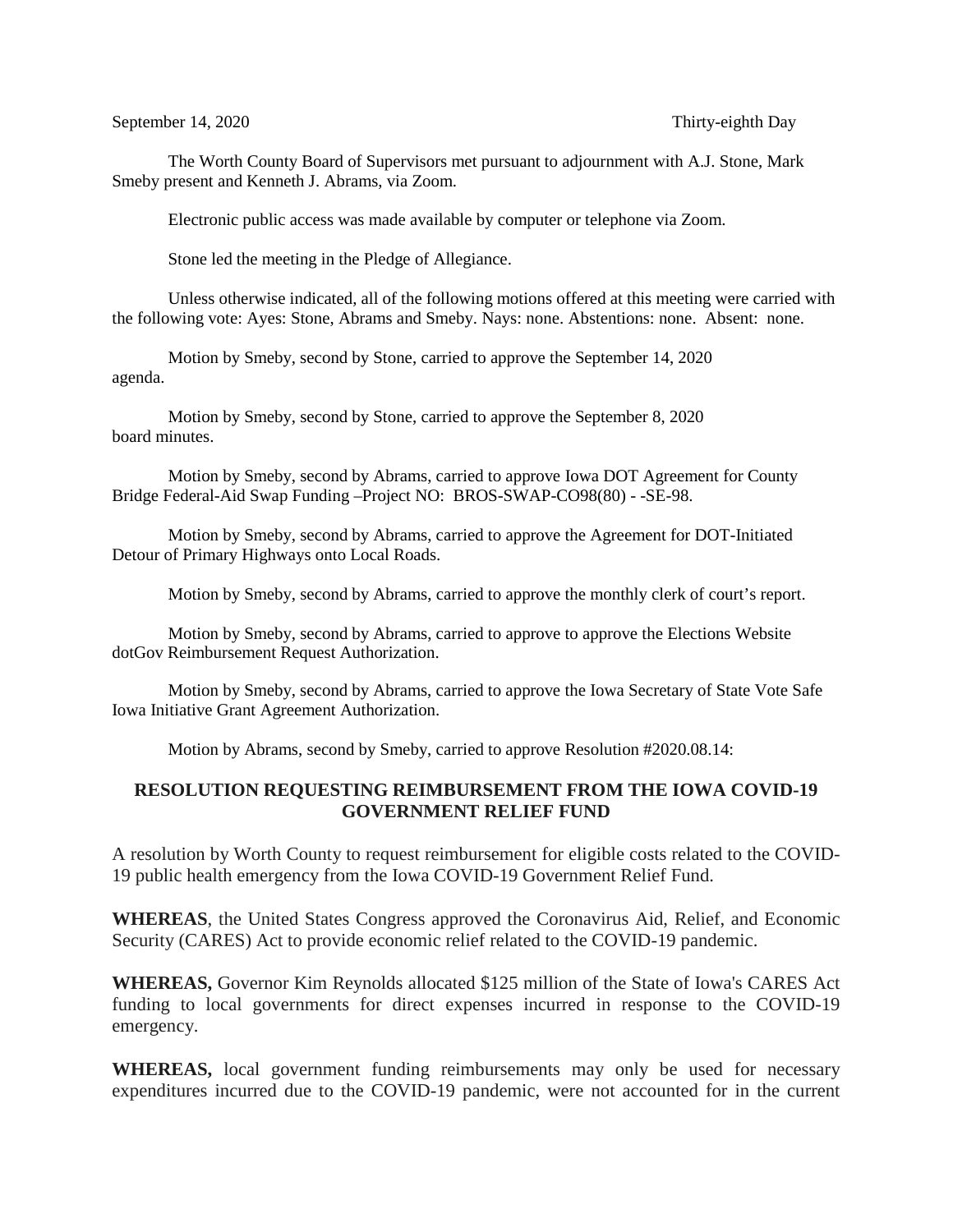fiscal year county budget, were incurred during the time period of March 1, 2020 through December 30, 2020 and have not been reimbursed from other sources.

**NOW, THEREFORE BE IT RESOLVED**, Worth County requests reimbursement of up to \$93,576.37 in eligible expenditures in response to the COVID-19 public health emergency.

**BE IT FURTHER RESOLVED**, Worth County affirms that the above requests for reimbursement follow all formal published Federal and State of Iowa guidance on how the funds should be spent, and understand if the reimbursements are misrepresented, the local government will be liable for any applicable penalty and interest.

HEREBY RESOLVED but the Board of Supervisors for Worth County on this 14<sup>th</sup> day of September, 2020.

Aaron Stone Chair, Board of Supervisors

Attested: Jacki A. Backhaus Worth County Auditor

Motion by Stone, second by Smeby, carried to recess the regular session at 8:55 A.M.

Motion by Smeby, second by Stone, carried to open the Bid Letting Public Hearing for DD #13/Lat 3 at 9:30 A.M.

Sealed bids for repairs to DD-13/Lat 3 were opened. Six construction firms submitted a bid for the project: Cole Excavating, LLC - \$432,343.00, Jensen Excavating & Trucking LLC - \$448,549.00, Midwest Mechanical Industrial Services, L.L.C. - \$578,971.00, Reutzel Excavating, Inc. - \$589,226.00, Rognes Bros. Excavating, Inc. - \$598,762.00, Progressive Structures LLC - \$659,050.00. Public comment was heard. Jon Rosengren, Engineer, Bolton & Menk, Inc. reviewed the bids and will make a recommendation when the board meeting reconvenes. Motion by Smeby, second by Stone, carried to close the public hearing at 9:47 A.M.

Motion by Smeby, second by Abrams, carried to open the Bid Letting Public Hearing for DD #46/Lat 9 was held at 9:48 A.M.

Sealed bids for repairs to DD 46/Lat 9 were opened. Ten construction firms submitted a bid for the project: Rognes Brothers Excavating, Inc. - \$149,547.00, Bob McKiness Excavating and Grading, Inc. - \$176,410.50, Jensen Excavating & Trucking LLC - \$193,419.15, Brian Nettleton Excavating - \$195,554.40, Reutzel Excavating, Inc. - \$196,933.00, Farm TilePro, LC - \$202,027.00, Holland Contracting Corp. - \$217,719.75, Midwest Mechanical Industrial Services, L.L.C. - \$231.575.00, Cole Excavating, LLC - \$255,960.00. Public comment was heard. Jon Rosengren, Engineer, Bolton & Menk, Inc. will review the bids and make a recommendation when the board meeting reconvenes. Motion by Smeby, second by Abrams, carried to close the public hearing at 10:02 A.M.

Motion by Smeby, second by Abrams, carried to reconvene the regular session at 10:02 A.M.

Motion by Abrams, second by Smeby, carried to award bid for DD 13/Lat 3 repairs in the amount of \$432,343.00 to Cole Excavating, LLC.